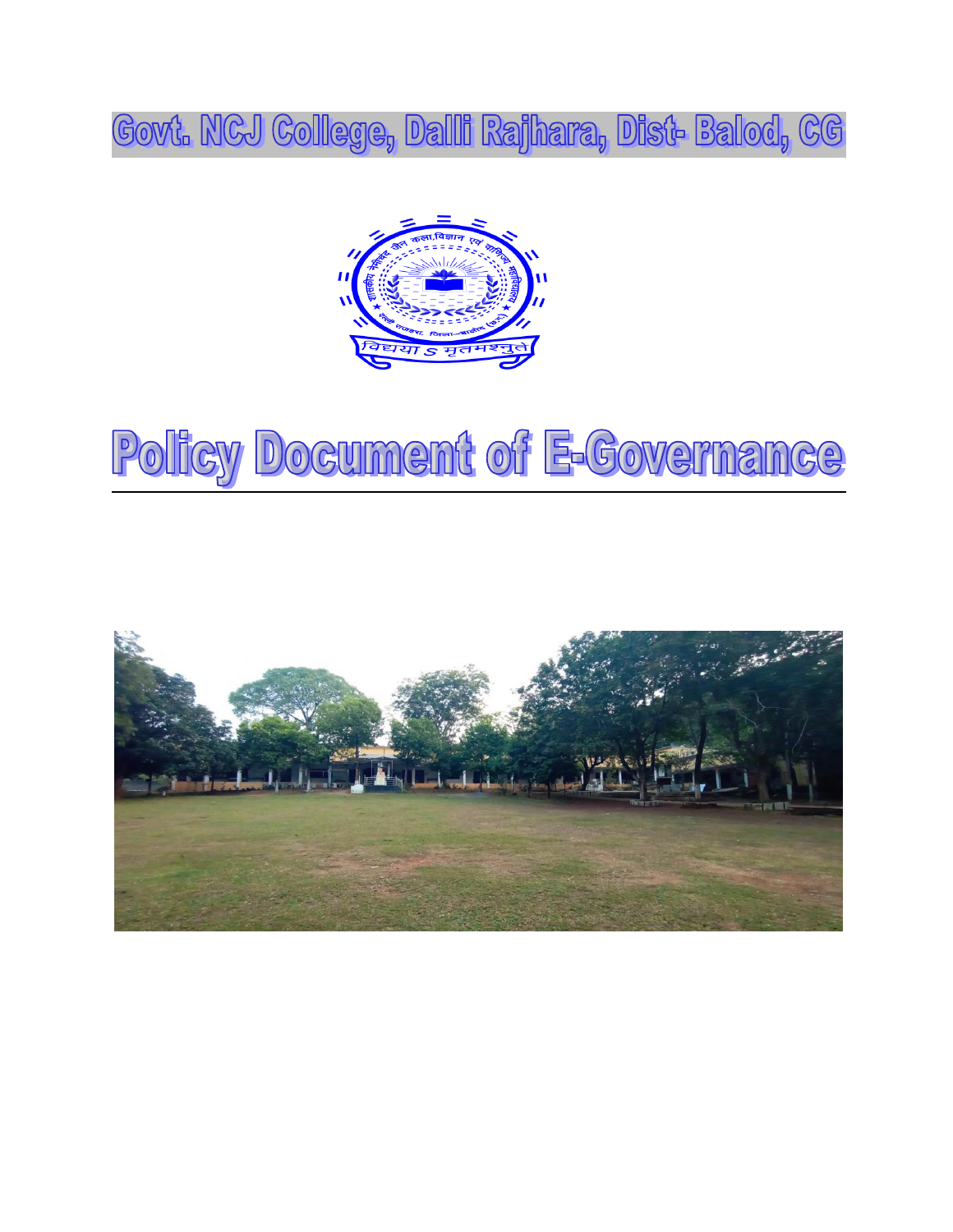## *e-Governance Policy.*

*e-Governance is evolved from computerization to initiatives that enclose the finer points of governance like , service, transparency and to make all services accessible to common man.*

 *Objective:*

*The objective of this policy is to* 

*Implement e-governance in all functioning of the college in order to provide simple and efficient system of governance.* 

*Promote transparency and accountability.* 

*Make a WI-FI enabled campus.*

*Make ICT enabled classrooms.*

*Make a fully computerized library and will add ebooks.*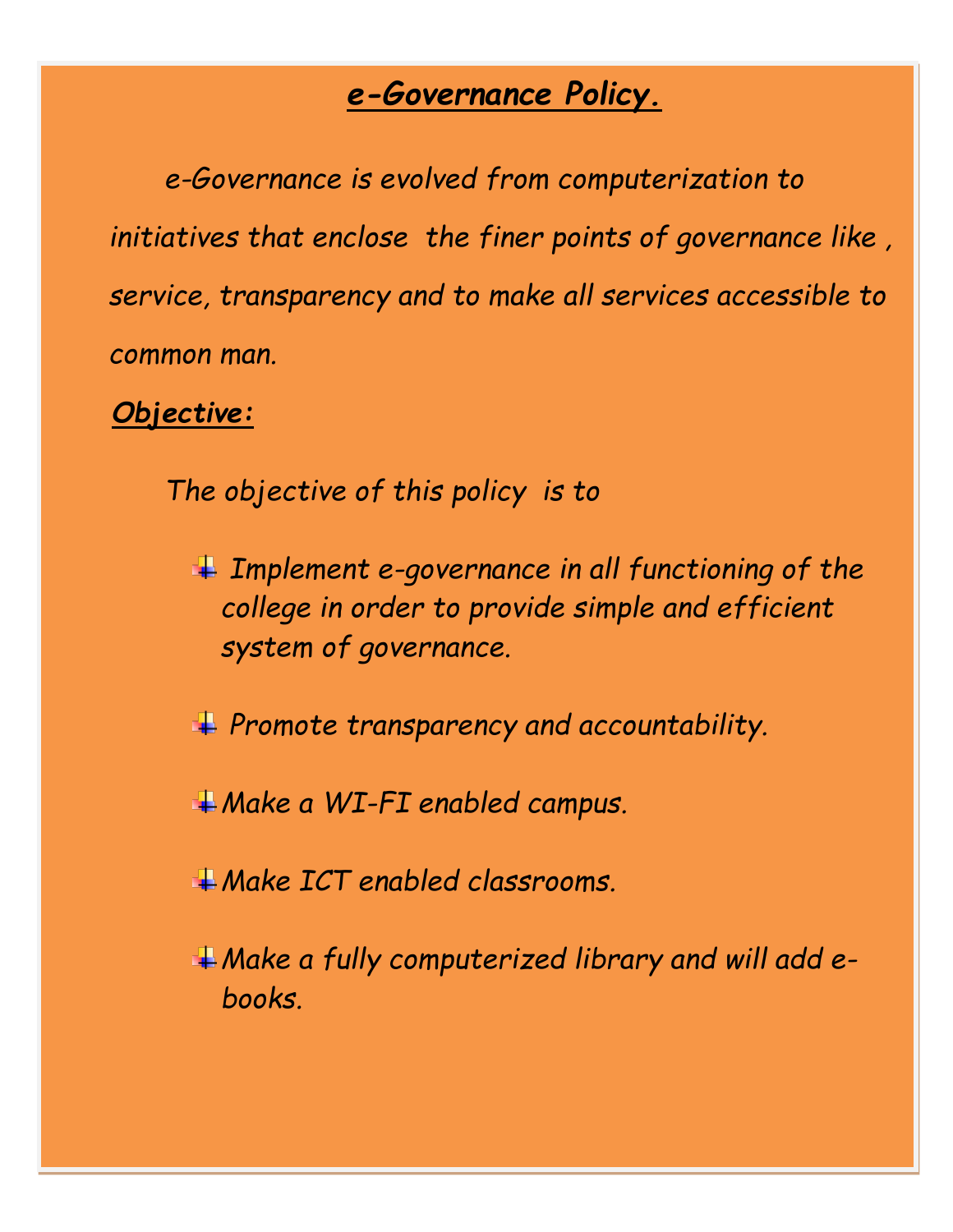#### *Scope:*

*The scope of this policy extends to the following areas:*

- *Administration.*
- *Student Admission.*
- *Examination.*
- *Library.*
- *Accounts and Finance.*
- *ICT Infrastructure.*

### *The Policy*

*The college will implement e-governance in all aspects of functioning like admission, accounts,library,administration, teaching, etc. and the website of the college will act as the information centre. The college will provide adequate training to the staff to keep in touch with them with new technology.*